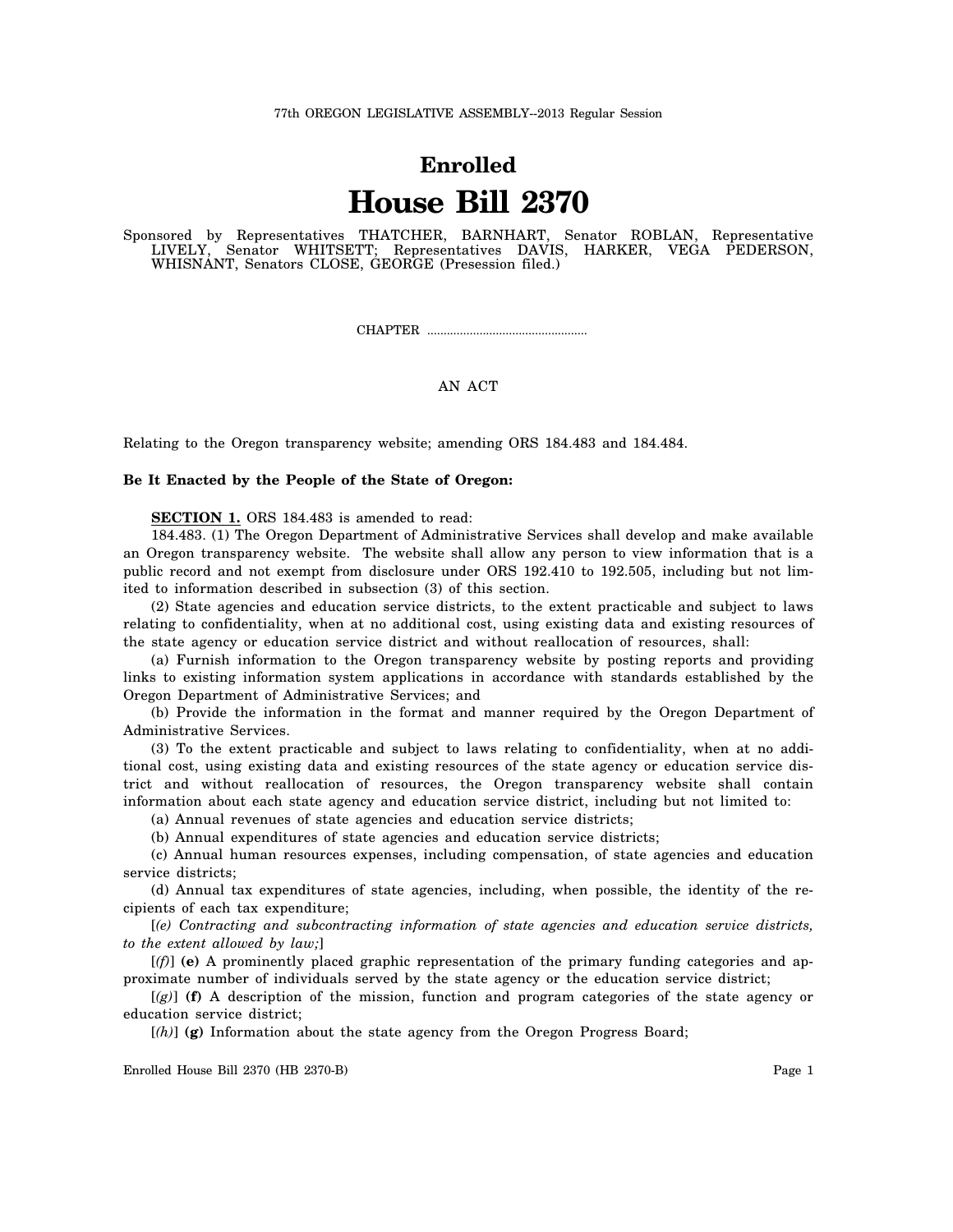[*(i)*] **(h)** A copy of any audit report issued by the Secretary of State for the state agency or of any audit reports issued for the education service district;

 $[(j)]$  (i) The local service plans of the education service districts;

[*(k)*] **(j)** A copy of each report required by statute for education service districts; and

[*(L)*] **(k)** A copy of all notices of public meetings of the education service districts.

(4) In addition to the information described in subsection (3) of this section[*, each state agency shall post on the Oregon transparency website notices of public meetings required to be provided by the state agency under ORS 192.640.*]**:**

**(a) The department shall post on the Oregon transparency website notices of public meetings required to be provided by the state agency under ORS 192.640. If the state agency maintains a website where minutes or summaries of the public meetings are available, the state agency shall provide the department with the link to that website for posting on the Oregon transparency website.**

**(b) The department shall post on the Oregon transparency website a link for the website maintained by the Secretary of State for rules adopted by the state agency. If the state agency maintains a website where the rules of the agency are posted, or where any information relating to the rules of the agency is posted, the state agency shall provide the department with the link to that website for posting on the Oregon transparency website.**

**(c) The department shall provide links on the Oregon transparency website for information received by the department regarding contracts and subcontracts entered into by a state agency or education service district, to the extent disclosure of that information is allowed by law and the information is already available on websites maintained by the state agency or education service district. To the extent available, the information linked to under this section must include:**

**(A) Information on professional, personal and material contracts;**

**(B) The date of each contract and the amount payable under the contract;**

**(C) The period during which the contract is or was in effect; and**

**(D) The names and addresses of vendors.**

(5) In creating, operating, refining and recommending enhancements to the Oregon transparency website, the Oregon Department of Administrative Services and the Transparency Oregon Advisory Commission created in ORS 184.486 shall consider and, to the extent practicable, adhere to the following principles:

(a) The website must be accessible without cost and be easy to use;

(b) Information included on the Oregon transparency website must be presented using plain, easily understandable language; and

(c) The website should teach users about how state government and education service districts work and provide users with the opportunity to learn something about how state government and education service districts raise and spend revenue.

(6) If a state agency or an education service district is not able to include information described in this section on the Oregon transparency website because of the lack of availability of information or cost in acquiring it, the Transparency Oregon Advisory Commission created in ORS 184.486 shall list the information that is not included for that state agency or education service district in the commission's report to the Legislative Assembly required under ORS 184.486.

**(7) The Oregon Department of Administrative Services shall include on the Oregon transparency website a page that provides links to websites established by local governments, as defined in ORS 174.116, and by special government bodies, as defined in ORS 174.117, for the purpose of providing transparency in the revenues, expenditures and budgets of the public bodies. The department shall include a link to the website of the public body upon receiving a request from the public body, and shall consider recommendations from the Transparency Oregon Advisory Commission for the inclusion of other links to local and special government body websites. The department shall include a prominent link on the**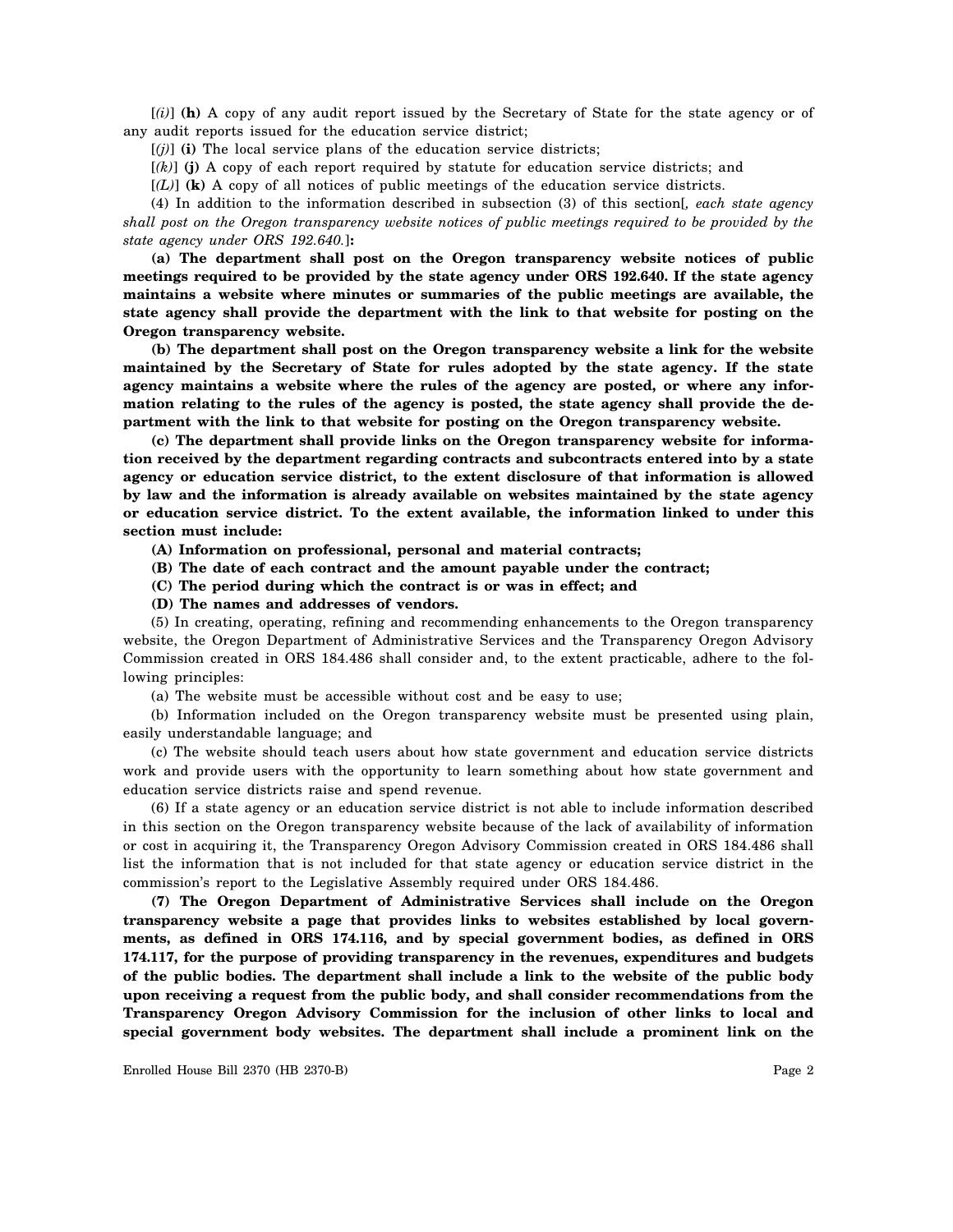## **home page of the Oregon transparency website for information posted to the page described in this subsection.**

**SECTION 2.** ORS 184.484, as amended by section 24, chapter 45, Oregon Laws 2012, is amended to read:

184.484. (1) For each statute authorizing a tax expenditure that has a purpose connected to economic development and is listed in subsection (2) of this section, the state agency charged with certifying or otherwise administering the tax expenditure shall submit a report to the Oregon Department of Administrative Services. If no agency is authorized by statute, or if the statute does not provide for certification or administration of the tax expenditure, the Department of Revenue shall submit the report.

(2) This section applies to:

(a) ORS 285C.175, 285C.309, 285C.362, 307.123, 307.455, 307.462, 315.141, 315.331, 315.336, 315.341, 315.507, 315.514, **315.533,** 316.698, 316.778, 317.124, 317.391 and 317.394.

(b) Grants awarded under ORS 469B.256 in any tax year in which certified renewable energy contributions are received as provided in ORS 315.326.

(c) ORS 315.354 except as applicable in ORS 469B.145  $(2)(a)(L)$  or  $(N)$ .

(d) ORS 316.116, if the allowed credit exceeds \$2,000.

(3) The following information, if it is already available in an existing database maintained by the agency, must be included in the report required under this section:

(a) The name of each taxpayer or applicant approved for the allowance of a tax expenditure or a grant award under ORS 469B.256.

(b) The address of each taxpayer or applicant.

(c) The total amount of credit against tax liability, reduction in taxable income or exemption from property taxation granted to each taxpayer or applicant.

(d) Specific outcomes or results required by the tax expenditure program and information about whether the taxpayer or applicant meets those requirements. This information shall be based on data already collected and analyzed by the agency in the course of administering the tax expenditure. Statistics must be accompanied by a description of the methodology employed in their generation.

(e) An explanation of the agency's certification decision for each taxpayer or applicant, if applicable.

(f) Any additional information submitted by the taxpayer or applicant and relied upon by the agency in its certification determination.

(g) Any other information that agency personnel deem valuable as providing context for the information described in this subsection.

(4) The information reported under subsection (3) of this section may not include proprietary information or information that is exempt from disclosure under ORS 192.410 to 192.505 or 314.835.

(5) No later than September 30 of each year, agencies described in subsection (1) of this section shall submit to the Oregon Department of Administrative Services the information required under subsection (3) of this section as applicable to applications for allowance of tax expenditures approved by the agency during the agency fiscal year ending during the current calendar year. The information shall then be posted on the Oregon transparency website required under ORS 184.483 no later than December 31 of the same year.

**(6) In addition to the information described in subsection (3) of this section, the Oregon Department of Administrative Services shall post on the Oregon transparency website copies of all reports that the department, the Department of Revenue or the Oregon Business Development Department receives from counties and other local governments relating to properties in enterprise zones that have received tax exemptions under ORS 285C.170, 285C.175 or 285C.409, or that are eligible for tax exemptions under ORS 285C.309, 315.507 or 317.124 by reason of being in an enterprise zone. The reports shall be submitted to the Oregon Department of Administrative Services in a manner and format prescribed by the department.**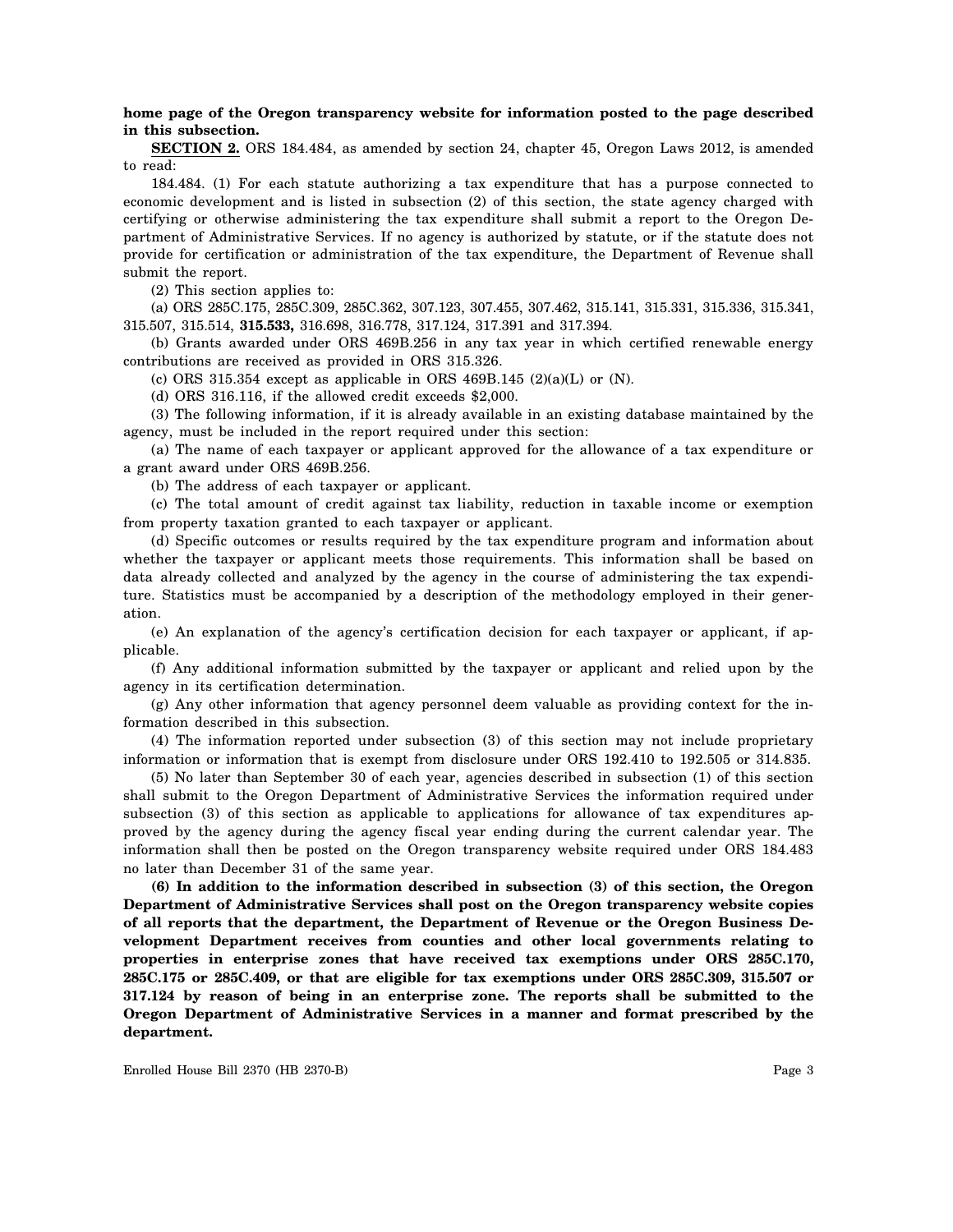[*(6)*] **(7)** The information described in this section that is available on the Oregon transparency website must be accessible in the format and manner required by the Oregon Department of Administrative Services.

[*(7)*] **(8)** The information described in this section shall be furnished to the Oregon transparency website by posting reports and providing links to existing information systems applications in accordance with standards established by the Oregon Department of Administrative Services.

**SECTION 3. If House Bill 3400 becomes law, section 1 of this 2013 Act (amending ORS 184.483) is repealed and ORS 184.483, as amended by section 1, chapter 357, Oregon Laws 2013 (Enrolled House Bill 3400), is amended to read:**

184.483. (1) The Oregon Department of Administrative Services shall develop and make available an Oregon transparency website. The website shall allow any person to view information that is a public record and not exempt from disclosure under ORS 192.410 to 192.505, including but not limited to information described in subsection (3) of this section.

(2) State agencies and education service districts, to the extent practicable and subject to laws relating to confidentiality, when at no additional cost, using existing data and existing resources of the state agency or education service district and without reallocation of resources, shall:

(a) Furnish information to the Oregon transparency website by posting reports and providing links to existing information system applications in accordance with standards established by the Oregon Department of Administrative Services; and

(b) Provide the information in the format and manner required by the Oregon Department of Administrative Services.

(3) To the extent practicable and subject to laws relating to confidentiality, when at no additional cost, using existing data and existing resources of the state agency or education service district and without reallocation of resources, the Oregon transparency website shall contain information about each state agency and education service district, including but not limited to:

(a) Annual revenues of state agencies and education service districts;

(b) Annual expenditures of state agencies and education service districts;

(c) Annual human resources expenses, including compensation, of state agencies and education service districts;

(d) Annual tax expenditures of state agencies, including, when possible, the identity of the recipients of each tax expenditure;

(e) [*Contracting and subcontracting information of state agencies and education service districts, to the extent allowed by law, including,*] For each state agency, a description of the percentage of expenditures made in this state and the percentage of expenditures made outside this state under all contracts for goods or services entered into by the state agency during each biennium;

(f) A prominently placed graphic representation of the primary funding categories and approximate number of individuals served by the state agency or the education service district;

(g) A description of the mission, function and program categories of the state agency or education service district;

(h) Information about the state agency from the Oregon Progress Board;

(i) A copy of any audit report issued by the Secretary of State for the state agency or of any audit reports issued for the education service district;

(j) The local service plans of the education service districts;

(k) A copy of each report required by statute for education service districts; and

(L) A copy of all notices of public meetings of the education service districts.

(4) In addition to the information described in subsection (3) of this section[*, each state agency shall post on the Oregon transparency website notices of public meetings required to be provided by the state agency under ORS 192.640.*]**:**

**(a) The department shall post on the Oregon transparency website notices of public meetings required to be provided by the state agency under ORS 192.640. If the state agency maintains a website where minutes or summaries of the public meetings are available, the**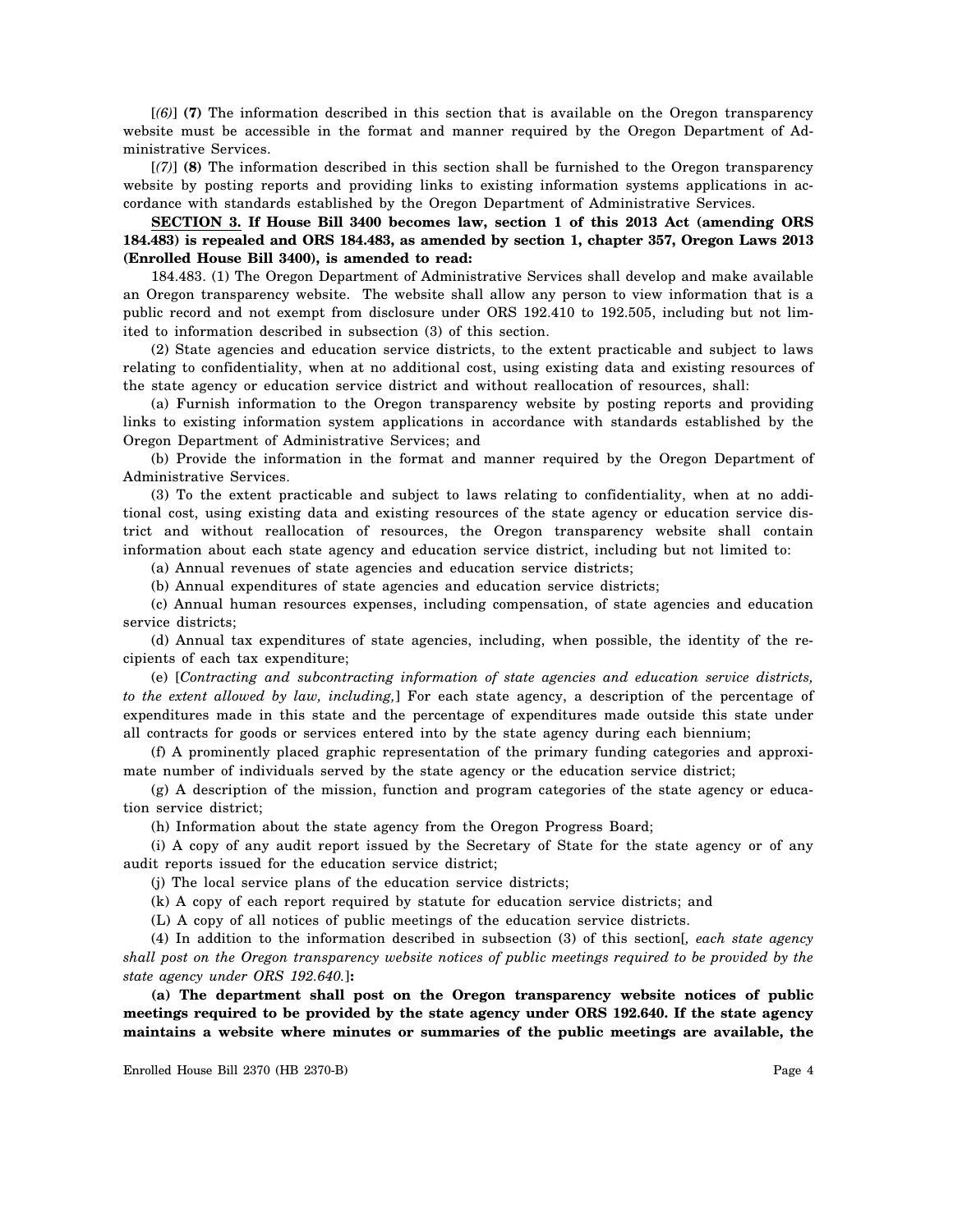**state agency shall provide the department with the link to that website for posting on the Oregon transparency website.**

**(b) The department shall post on the Oregon transparency website a link for the website maintained by the Secretary of State for rules adopted by the state agency. If the state agency maintains a website where the rules of the agency are posted, or where any information relating to the rules of the agency is posted, the state agency shall provide the department with the link to that website for posting on the Oregon transparency website.**

**(c) The department shall provide links on the Oregon transparency website for information received by the department regarding contracts and subcontracts entered into by a state agency or education service district, to the extent disclosure of that information is allowed by law and the information is already available on websites maintained by the state agency or education service district. To the extent available, the information linked to under this section must include:**

**(A) Information on professional, personal and material contracts;**

- **(B) The date of each contract and the amount payable under the contract;**
- **(C) The period during which the contract is or was in effect; and**
- **(D) The names and addresses of vendors.**

(5) In creating, operating, refining and recommending enhancements to the Oregon transparency website, the Oregon Department of Administrative Services and the Transparency Oregon Advisory Commission created in ORS 184.486 shall consider and, to the extent practicable, adhere to the following principles:

(a) The website must be accessible without cost and be easy to use;

(b) Information included on the Oregon transparency website must be presented using plain, easily understandable language; and

(c) The website should teach users about how state government and education service districts work and provide users with the opportunity to learn something about how state government and education service districts raise and spend revenue.

(6) If a state agency or an education service district is not able to include information described in this section on the Oregon transparency website because of the lack of availability of information or cost in acquiring it, the Transparency Oregon Advisory Commission created in ORS 184.486 shall list the information that is not included for that state agency or education service district in the commission's report to the Legislative Assembly required under ORS 184.486.

**(7) The Oregon Department of Administrative Services shall include on the Oregon transparency website a page that provides links to websites established by local governments, as defined in ORS 174.116, and by special government bodies, as defined in ORS 174.117, for the purpose of providing transparency in the revenues, expenditures and budgets of the public bodies. The department shall include a link to the website of the public body upon receiving a request from the public body, and shall consider recommendations from the Transparency Oregon Advisory Commission for the inclusion of other links to local and special government body websites. The department shall include a prominent link on the home page of the Oregon transparency website for information posted to the page described in this subsection.**